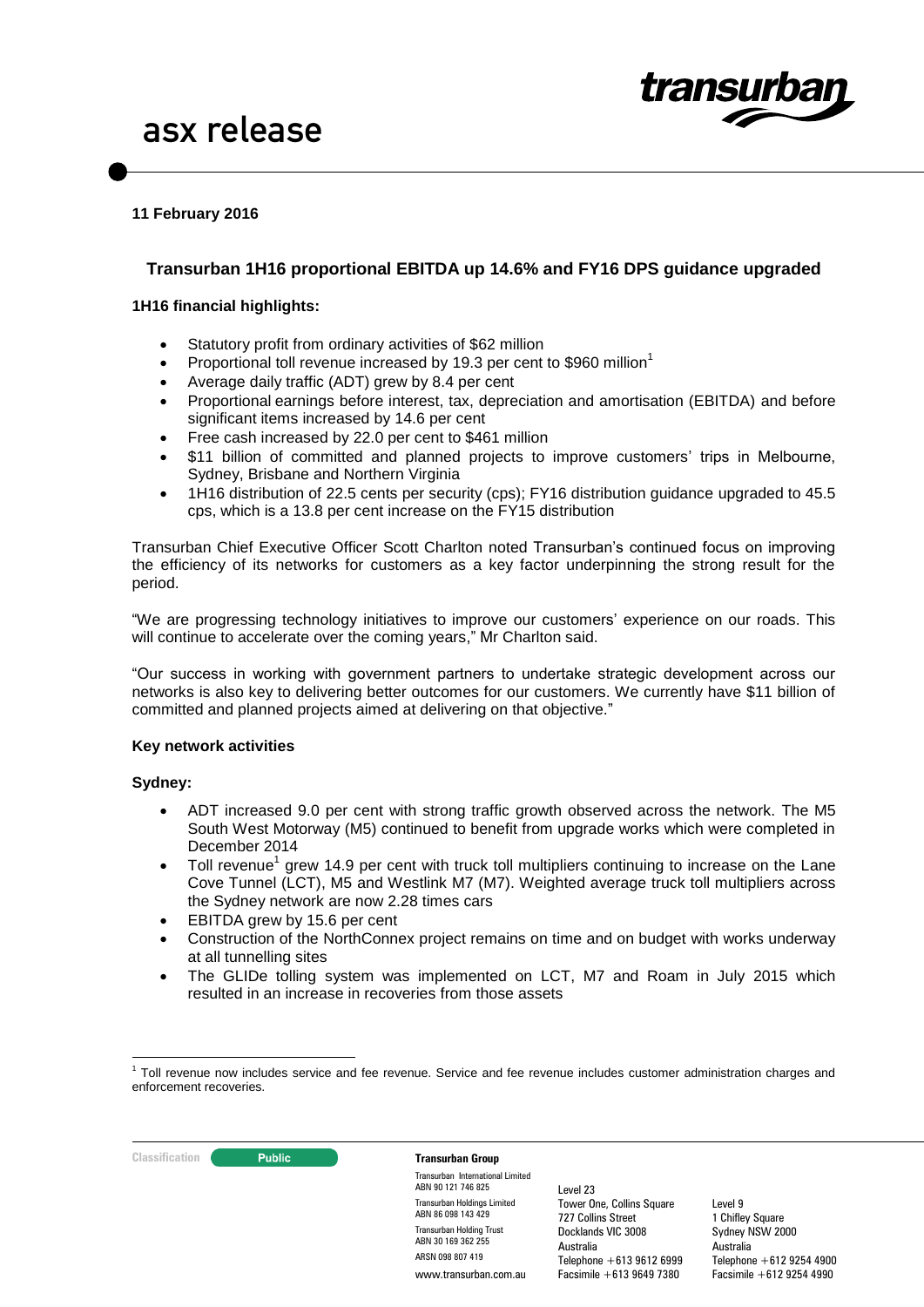

"Our Sydney network traffic numbers were up 9.0 per cent from a combination of recent works and underlying strong performance from more mature assets," Mr Charlton said.

### **Melbourne:**

- ADT increased by 1.9 per cent, with average weekend/public holiday traffic growth of 4.1 per cent
- Toll revenue<sup>1</sup> increased by 7.4 per cent
- EBITDA was up 8.8 per cent
- Continued insourcing of operations to include management of CityLink's life cycle maintenance planning
- Construction commenced on the CityLink Tulla Widening project in October 2015 and is expected to be completed by early 2018
- The Victoria Government announced the \$5.5 billion Western Distributor proposal had been progressed to exclusive negotiations. The project has been expanded to include upgrades to the Monash Freeway, in addition to Webb Dock access improvements and a tunnel and elevated motorway that connects the West Gate Freeway with the Port of Melbourne, CityLink and the CBD. Financial close is expected by late 2017

"We are pleased to be negotiating with the Victorian Government on an exclusive basis for the planning, procurement and delivery of the Western Distributor. This project will deliver much-needed city shaping infrastructure to the Melbourne network," Mr Charlton said.

### **Brisbane:**

- ADT increased 9.6 per cent
- $\bullet$  Toll revenue<sup>1</sup> grew by 11.4 per cent
- EBITDA was up 8.6 per cent. Excluding Legacy Way and Transurban Queensland (TQ) integration costs, EBITDA increased 15.6 per cent
- Agreement was reached to acquire AirportlinkM7 in November 2015. The TQ integration program has been expanded to include AirportlinkM7
- Legacy Way opened to traffic on 25 June 2015 and traffic and revenue results for the period are at the upper end of expectations
- The Queensland Government has progressed TQ's \$450 million Logan Enhancement Project to exclusive negotiations

"Our Queensland network is already providing opportunities outside of our acquisition bid case with projects like the Gateway Upgrade North and Logan Enhancement Project. These will relieve congestion and improve safety," Mr Charlton said.

# **Northern Virginia:**

- ADT increased 139.6 per cent due to the 95 Express Lanes opening for operation on 14 December 2014
- $\bullet$  Toll revenue<sup>1</sup> grew 216.8 per cent influenced by the 95 Express Lanes opening
- EBITDA was up 292.6 per cent
- A development framework has been reached with the Virginia Department of Transportation (VDOT) to progress the US\$225 million 395 Express Lanes project

### **Classification Transurban Group**

Transurban International Limited ABN 90 121 746 825 Transurban Holdings Limited ABN 86 098 143 429 Transurban Holding Trust ABN 30 169 362 255 ARSN 098 807 419 www.transurban.com.au

Level 23 Tower One, Collins Square 727 Collins Street Docklands VIC 3008 Australia Telephone +613 9612 6999 Facsimile +613 9649 7380

 1 Toll revenue now includes service and fee revenue. Service and fee revenue includes customer administration charges and enforcement recoveries.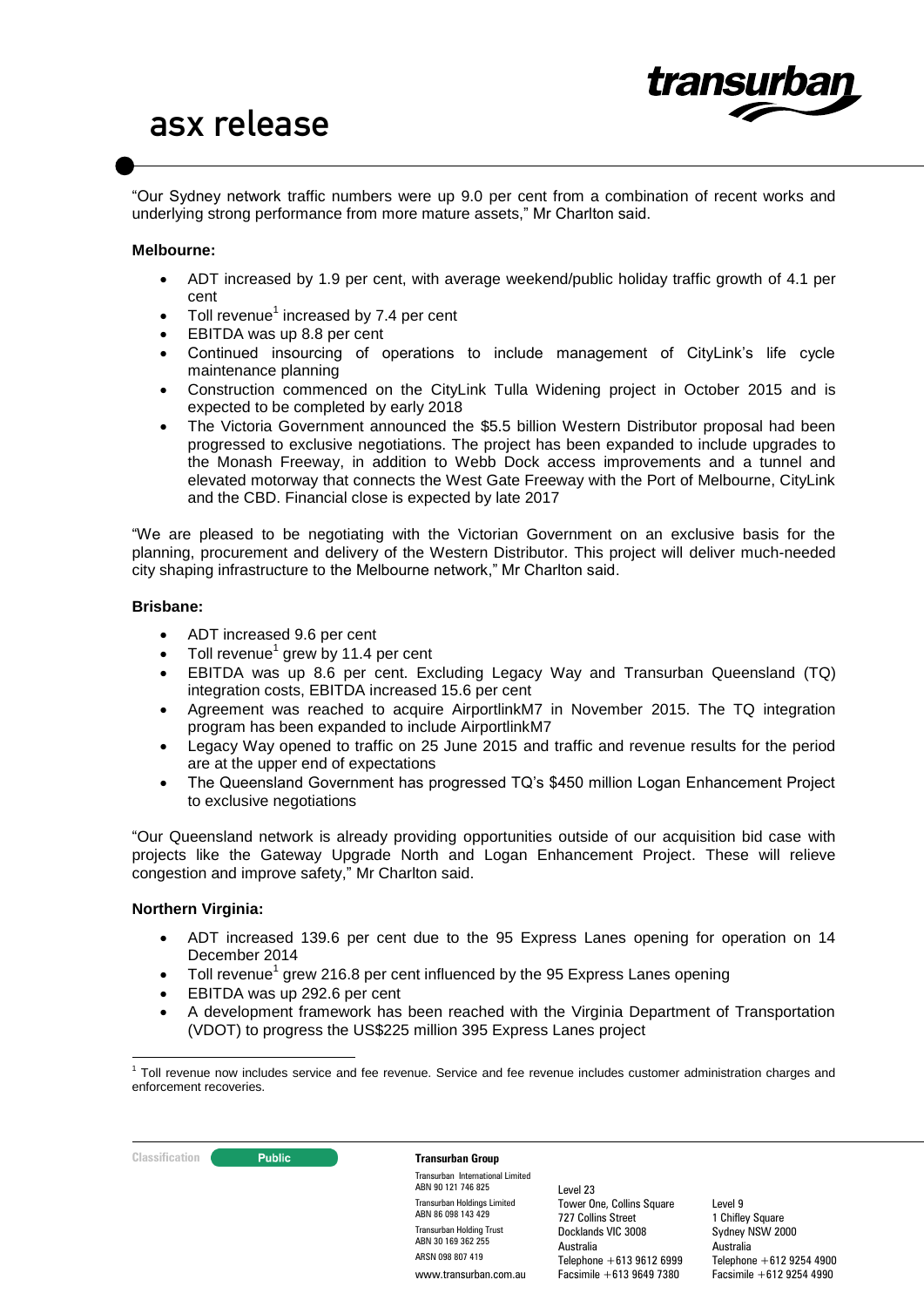

- An in principle agreement has been reached with VDOT to extend the 95 Express Lanes by three kilometres. Transurban's capital contribution is expected to be US\$25 million
- Transurban has been shortlisted in the competitive process to design, build, finance, operate and maintain the Express Lanes system on the I-66. Proposals are due in August 2016

"The traffic growth on our two North American assets continues to validate the Express Lanes concept for our potential future developments," Mr Charlton said.

### **Distribution and DRP**

A distribution totalling 22.5 cps will be paid on 12 February 2016 for the six months ended 31 December 2015. This will consist of a 19.0 cps distribution from Transurban Holding Trust and a 3.5 cps fully franked dividend from Transurban Holdings Limited.

The Distribution Reinvestment Plan (DRP) will operate again for this distribution payment. For further information on distributions and the DRP, visit the Investor Centre at [www.transurban.com.](http://www.transurban.com/)

#### **Outlook**

FY16 distribution guidance has been upgraded to 45.5 cps due to ongoing strong operational performance.

"Transurban expects to deliver double digit year on year growth in distributions again this year."

### **Market briefing**

Transurban will be providing a market briefing at 9.30am (AEDT) today, 11 February 2016. The market briefing will be webcast via the Transurban website at www.transurban.com.

**ENDS**

**Julie Galligan** Company Secretary

**Investor enquiries Jessica O'Brien**  Investor Relations Manager +613 8656 8364

*Note: Further details are provided in the Appendices and the Investor Presentation attached to this release.*

#### **Classification Transurban Group**

Transurban International Limited ABN 90 121 746 825 Transurban Holdings Limited ABN 86 098 143 429 Transurban Holding Trust ABN 30 169 362 255 ARSN 098 807 419 www.transurban.com.au

Level 23 Tower One, Collins Square 727 Collins Street Docklands VIC 3008 Australia Telephone +613 9612 6999 Facsimile +613 9649 7380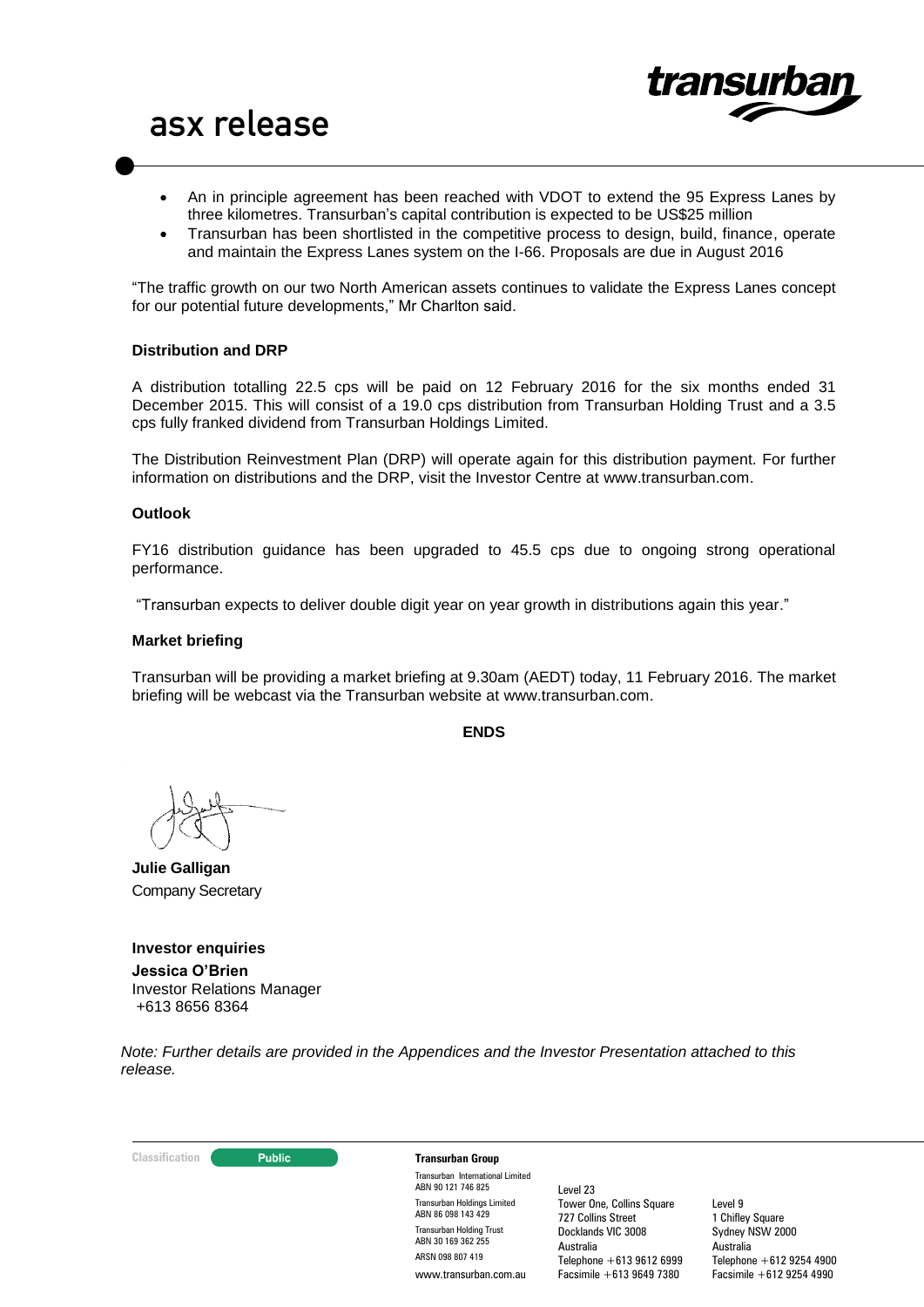

# **Appendix 1:**

Statutory results

|                                                                                                                  | Half-year ended<br>31 December 2015 | Half-year ended<br>31 December 2014 | % change         |
|------------------------------------------------------------------------------------------------------------------|-------------------------------------|-------------------------------------|------------------|
|                                                                                                                  | \$m                                 | \$m                                 |                  |
| Toll revenue                                                                                                     | 919                                 | 786                                 | 16.9%            |
| Construction revenue                                                                                             | 107                                 | 152                                 | (29.6%)          |
| Other revenue                                                                                                    | 30                                  | 26                                  | 15.4%            |
| <b>Total revenue</b>                                                                                             | 1,056                               | 964                                 | 9.5%             |
| Employee benefits expenses                                                                                       | (59)                                | (56)                                | $(5.4\%)$        |
| Road operating costs                                                                                             | (148)                               | (113)                               | $(31.0\%)$       |
| <b>Construction costs</b>                                                                                        | (107)                               | (151)                               | 29.1%            |
| Transaction and integration costs                                                                                | (7)                                 | (416)                               | 98.3%            |
| Corporate / other expenses                                                                                       | (59)                                | (47)                                | (25.5%)          |
| <b>Total expenses</b>                                                                                            | (380)                               | (783)                               | 51.5%            |
| Profit before depreciation and amortisation, net finance<br>costs, equity accounted investments and income taxes | 676                                 | 181                                 | 273.5%           |
| Depreciation and amortisation                                                                                    | (279)                               | (275)                               | $(1.5\%)$        |
| Net finance costs                                                                                                | (353)                               | (289)                               | $(22.1\%)$       |
| Share of net profits of equity accounted investments                                                             | 9                                   | 9                                   |                  |
| Profit/(loss) before income tax                                                                                  | 53                                  | (374)                               | N.M <sup>1</sup> |
| Income tax benefit                                                                                               | 9                                   | 20                                  | $(55.0\%)$       |
| <b>Profit/(loss) from continuing operations</b>                                                                  | 62                                  | (354)                               | N.M <sup>1</sup> |

<sup>1</sup>Not meaningful.

### **Classification Transurban Group**

Transurban International Limited ABN 90 121 746 825 Transurban Holdings Limited ABN 86 098 143 429 Transurban Holding Trust ABN 30 169 362 255 ARSN 098 807 419 www.transurban.com.au

Level 23 Tower One, Collins Square 727 Collins Street Docklands VIC 3008 Australia Telephone +613 9612 6999 Facsimile +613 9649 7380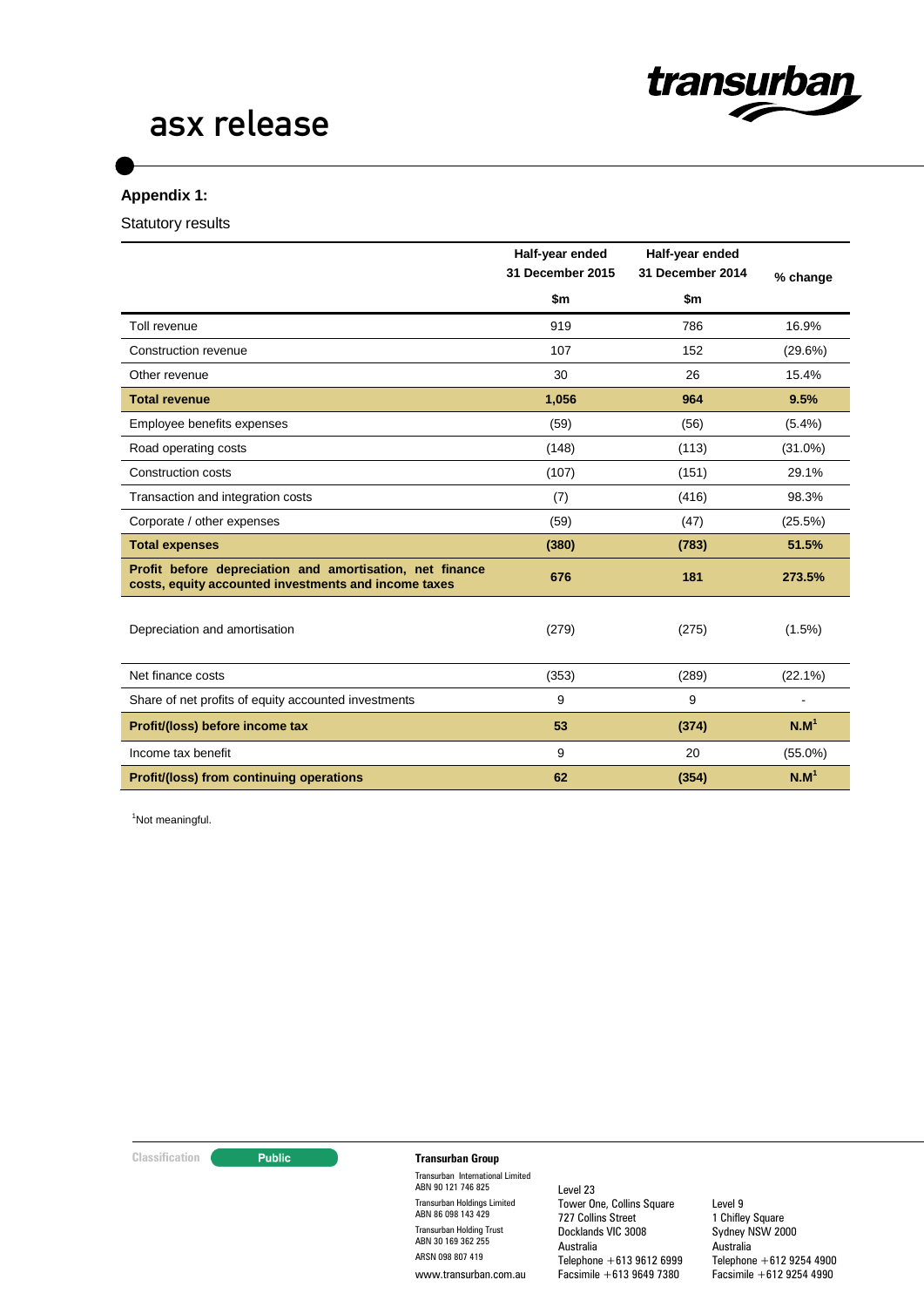

# **Appendix 2:**

Proportional results

|                                             | Half-year ended<br>31 December 2015 | Half-year ended<br>31 December 2014 | % change         |
|---------------------------------------------|-------------------------------------|-------------------------------------|------------------|
|                                             | \$m                                 | \$m                                 |                  |
| Toll revenue                                | 960                                 | 805                                 | 19.3%            |
| Other revenue                               | 30                                  | 27                                  | 11.1%            |
| <b>Total revenue</b>                        | 990                                 | 832                                 | 19.0%            |
| <b>Total costs</b>                          | (261)                               | (196)                               | 33.2%            |
| <b>EBITDA (excluding significant items)</b> | 729                                 | 636                                 | 14.6%            |
| Significant items                           | $\overline{\phantom{a}}$            | (264)                               | N.M <sup>1</sup> |
| <b>EBITDA</b>                               | 729                                 | 372                                 | 96.0%            |

<sup>1</sup>Not meaningful.

### **Classification Transurban Group**

Transurban International Limited ABN 90 121 746 825 Transurban Holdings Limited ABN 86 098 143 429 Transurban Holding Trust ABN 30 169 362 255 ARSN 098 807 419 www.transurban.com.au

Level 23 Tower One, Collins Square 727 Collins Street Docklands VIC 3008 Australia Telephone +613 9612 6999 Facsimile +613 9649 7380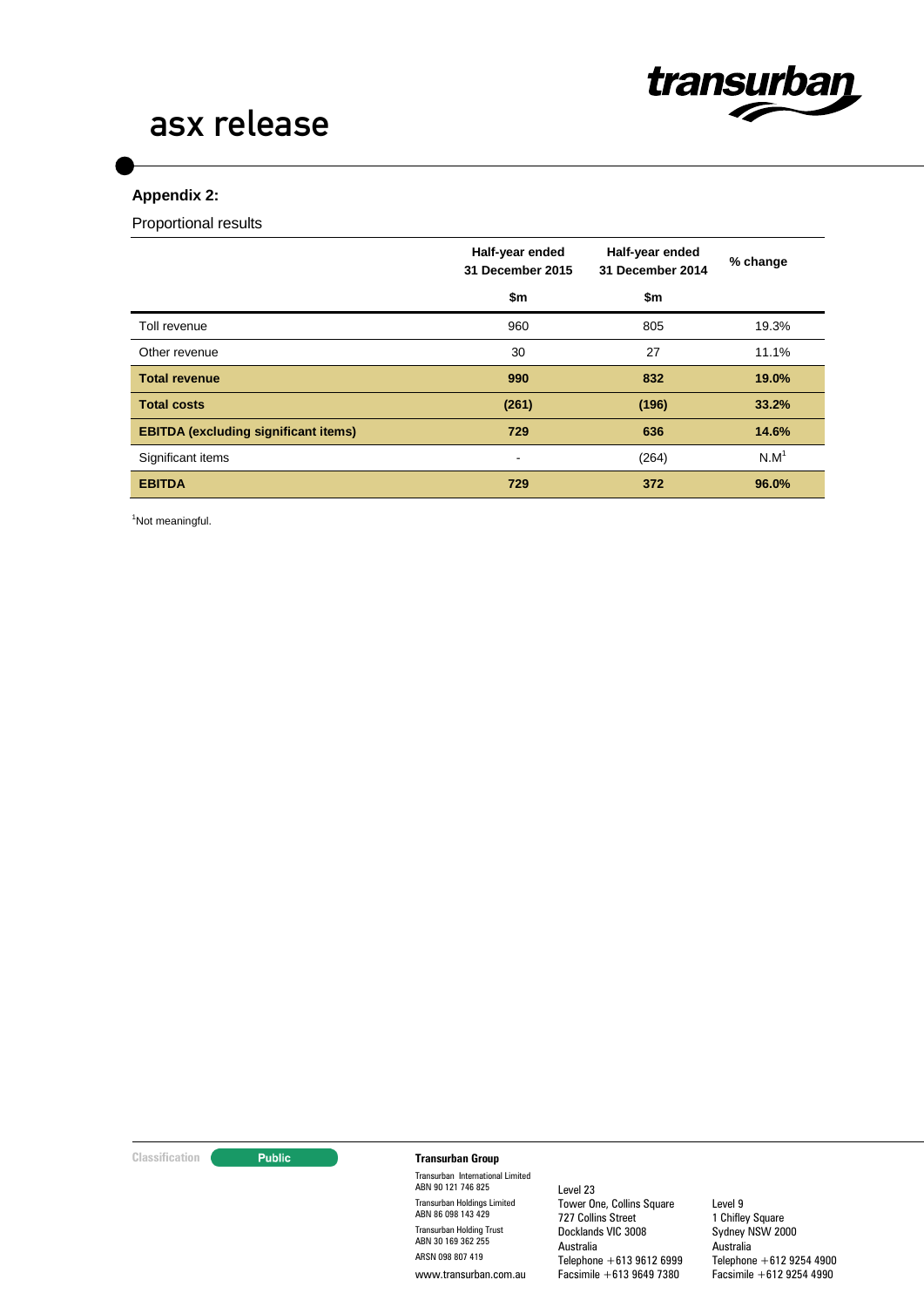

### **Appendix 3:**

Proportional results by segment.

| <b>Half Year Ended</b><br>31 December 2015           | Melbourne.<br>Victoria | Sydney,<br><b>New South</b><br>Wales | Brisbane,<br>Queensland <sup>1</sup> | <b>Northern</b><br>Virginia <sup>2</sup> | Corporate<br>and other | <b>TOTAL</b> |
|------------------------------------------------------|------------------------|--------------------------------------|--------------------------------------|------------------------------------------|------------------------|--------------|
| Toll revenue (\$m)                                   | 331                    | 399                                  | 146                                  | 84                                       |                        | 960          |
| Other revenue (\$m)                                  | 10                     | 12                                   | 6                                    | $\blacksquare$                           | 2                      | 30           |
| Total revenue (\$m)                                  | 341                    | 411                                  | 152                                  | 84                                       | $\overline{2}$         | 990          |
| Toll revenue growth                                  | 7.4%                   | 14.9%                                | 11.4%                                | 216.8%                                   | $N/A^3$                | 19.3%        |
| Traffic growth                                       | 1.9%                   | 9.0%                                 | 9.6%                                 | 139.6%                                   | N/A <sup>3</sup>       | 8.4%         |
| Total costs (\$m)                                    | (56)                   | (93)                                 | (54)                                 | (45)                                     | (13)                   | (261)        |
| <b>EBITDA</b> (excluding<br>significant items) (\$m) | 285                    | 318                                  | 98                                   | 39                                       | (11)                   | 729          |
| EBITDA growth (excluding<br>significant items)       | 8.8%                   | 15.6%                                | 8.6%                                 | 292.6%                                   | N/A <sup>3</sup>       | 14.6%        |

1. Excluding Legacy Way, toll revenue increased 5.8% and EBITDA increased 10.4%.

2. Excluding ownership percentage changes, which occurred on 29 June 2015, toll revenue increased 168.6% and EBITDA increased 238.4%.

Toll revenue and EBITDA growth are calculated in USD.

3. Not applicable.

#### **Classification Transurban Group**

Transurban International Limited ABN 90 121 746 825 Transurban Holdings Limited ABN 86 098 143 429 Transurban Holding Trust ABN 30 169 362 255 ARSN 098 807 419 www.transurban.com.au

Level 23 Tower One, Collins Square 727 Collins Street Docklands VIC 3008 Australia Telephone +613 9612 6999 Facsimile +613 9649 7380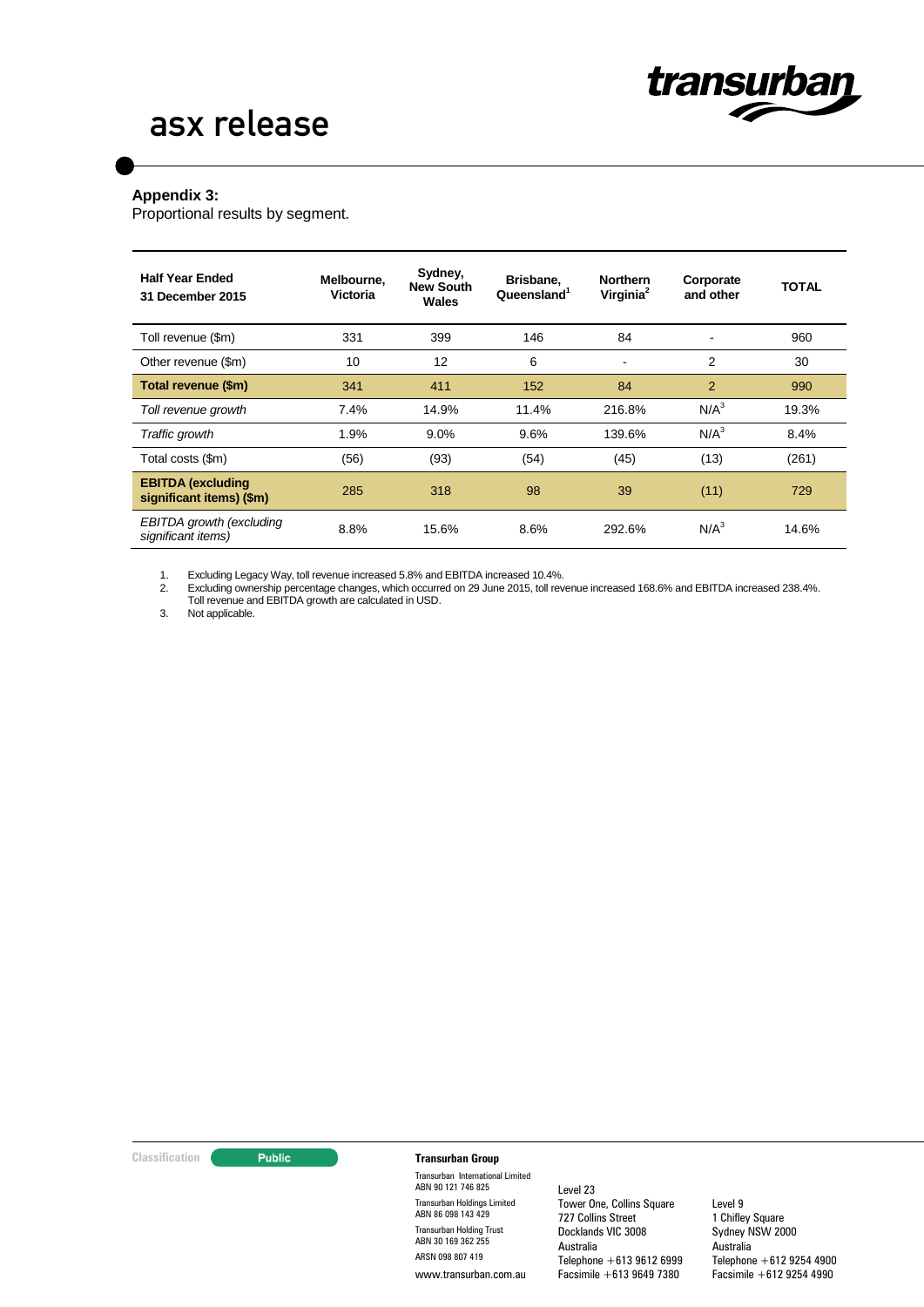

# **Appendix 4:**

Reconciliation of Statutory EBITDA to Proportional EBITDA

|                                                            | Half-year ended<br>31 December 2015 | Half-year ended<br>31 December 2014 |
|------------------------------------------------------------|-------------------------------------|-------------------------------------|
|                                                            | \$m                                 | \$m                                 |
| <b>Statutory EBITDA</b>                                    | 676                                 | 181                                 |
| Less: EBITDA attributable to non-controlling interest - ED | (13)                                | (10)                                |
| Less: EBITDA attributable to non-controlling interest - TQ | (60)                                | 98                                  |
| Add: M5 proportional EBITDA                                | 55                                  | 47                                  |
| Add: M7 proportional EBITDA                                | 71                                  | 56                                  |
| <b>Proportional EBITDA</b>                                 | 729                                 | 372                                 |
| Significant items                                          | ٠                                   | 264                                 |
| <b>Proportional EBITDA (excluding significant items)</b>   | 729                                 | 636                                 |

### **Classification Transurban Group**

Transurban International Limited ABN 90 121 746 825 Transurban Holdings Limited ABN 86 098 143 429 Transurban Holding Trust ABN 30 169 362 255 ARSN 098 807 419 www.transurban.com.au

Level 23 Tower One, Collins Square 727 Collins Street Docklands VIC 3008 Australia Telephone +613 9612 6999 Facsimile +613 9649 7380